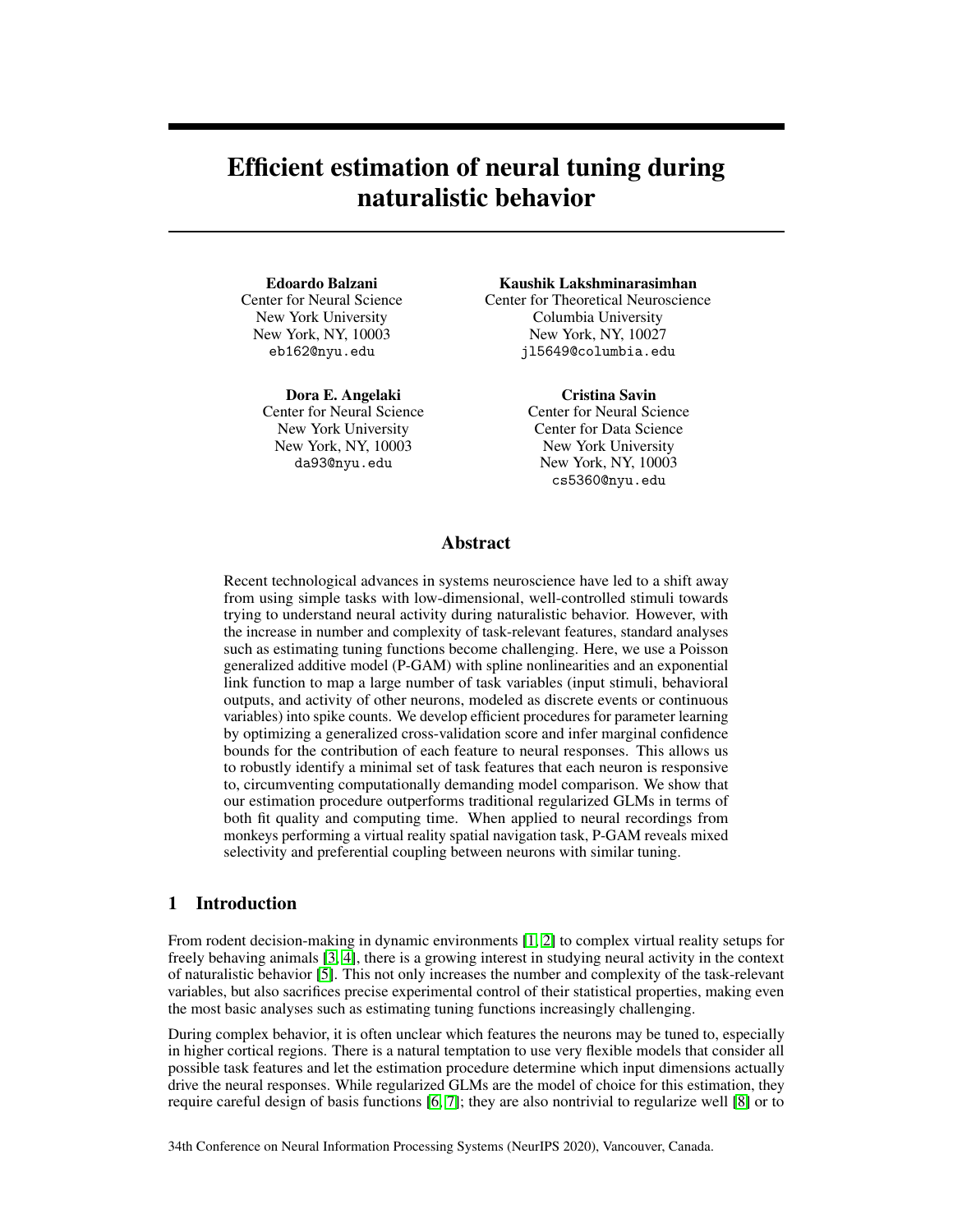scale to large datasets [\[9\]](#page-9-5). Worse still, deciding which input dimensions should be included requires costly model comparison, making it unfeasible for high dimensional inputs. More sophisticated alternatives, based on Gaussian Process (GP) priors [\[10,](#page-9-6) [11,](#page-9-7) [12,](#page-9-8) [13\]](#page-9-9) are most flexible, but scale unfavorably with respect to both the number of input dimensions and data size [\[14,](#page-9-10) [12\]](#page-9-8). Overall, it remains unclear how to model complex neural responses in a robust and scalable manner.

Here we use computationally efficient low-rank Generalized Additive Models (GAM) based on penalized regression splines to overcome the statistical challenges associated with modeling neural responses in the context of naturalistic behavior. At the core of our solution is smoothness-enforcing regularization, paired with efficient optimization based on an iterative procedure that jointly optimizes both parameters and hyperparameters.<sup>[1](#page-1-0)</sup> Given the (hyper)parameter estimates, we reinterpret the penalties as a prior to derive a posterior for the parameters, which in turn is used to individually assess if each input feature has a statistically significant contribution to neural activity and should be included in the model. We demonstrate the efficiency of this procedure using artificial data, showing that P-GAM outperforms standard GLMs. When applied to neural recordings from monkeys performing a spatial navigation task in virtual reality, P-GAM recovers known features of the neural code, in particular mixed selectivity[\[15\]](#page-9-11) and structured noise correlations [\[16,](#page-9-12) [17,](#page-9-13) [18\]](#page-9-14).

#### 2 Coupled Poisson Generalized Additive Model

We model spike counts  $y_t \in \mathbb{Z}_{\geq 0}^N$  of a neural population as a nonlinear function of continuous covariates  $x(t) \in \mathbb{R}^K$ , binary events  $z(t) \in \{0,1\}^H$ , and past neural activity  $y_{1:t-1}$  (Fig[.1A](#page-2-0)). Formally, each neuron's responses are modelled as a Poisson GAM [\[19\]](#page-9-15) with sufficient statistics given as a sum of nonlinear functions of the covariates and an exponential link function:

$$
\log(\mu_t^i) = \sum_{j=1}^K f_j^i(x_j(t)) + \sum_{j=1}^H k_j^i * z_j(t) + \sum_{j=1}^N y^{(j)} * h_j^i(t) + c
$$
 (1)

$$
y_t^{(i)}|\mathbf{y}_{1:t-1},\mathbf{x},\mathbf{z},\mathbf{f},\mathbf{k},\mathbf{h},c \sim \text{Poisson}\left(\mu_t^i\right),\tag{2}
$$

where  $f_j^i(\cdot)$  are smooth functions of individual input features,  $k_j^i(\cdot)$  are smooth temporal kernels describing the response to task events,  $h_j^i(\cdot)$  are smooth causal filters (e.g.  $h_j^i(t) = 0$  if  $t < 0$ ) capturing the directional coupling from neuron  $j$  to neuron  $i$ , with an auto-regressive component for  $i = j$ , which accounts for refractory period effects;  $*$  is the convolution operator, and c is a constant capturing baseline firing. The same formalism can be readily extended to spatio-temporal nonlinear filters or other two-dimensional dependencies (see Suppl. Info. S7 and Fig. S2, S3), although enforcing smoothness across many inputs is difficult.

The factorization of this conditional makes the joint likelihood relatively simple:

$$
l_L = \log p(y_{1:T}^{(i)} | \mathbf{y}_{1:T}^{[-i]}, \mathbf{x}, \mathbf{z}, \mathbf{f}, \mathbf{k}, \mathbf{h}, \mathbf{c})
$$
  
= 
$$
\sum_{t=1}^{T} \log p(y_t^{(i)} | \mathbf{y}_{1:t-1}, \mathbf{x}, \mathbf{z}, \mathbf{f}, \mathbf{k}, \mathbf{h}, \mathbf{c}) = \sum_{t=1}^{T} \log p(y_t^{(i)} | \mu_t),
$$
 (3)

where  $y_{1\cdot T}^{[-i]}$  $\frac{1-i}{1:T}$  denotes the spike counts of all neurons except the  $i^{\text{th}}$ .

Prior for smooth functions. We need to define priors over nonlinear functions that encourage smoothness, while keeping computations tractable. To this end, we model functions  $f_j, k_j, h_j$ using a penalized spline basis expansion. We use a finite and local basis set of splines of order  $m$ , interpolating between a fixed set of knots (see S1 for details) [\[20\]](#page-9-16). The order of the splines and the knots locations are model hyperparameters that could be optimized by cross-validation; in practice, we use cubic splines ( $m = 4$ ) and manually choose knots that reasonably cover the input range.

Having specified the basis set b, we can expand each response function  $f(\cdot)$  as<sup>[2](#page-1-1)</sup>

<span id="page-1-2"></span>
$$
f(x) = \sum_{j=1}^{m} b_j(x)\beta_j = \mathbf{b}(x)^{\top}\boldsymbol{\beta},
$$

<span id="page-1-0"></span><sup>1</sup>Code available at: <https:/github.com/BalzaniEdoardo/PGAM.>

<span id="page-1-1"></span><sup>&</sup>lt;sup>2</sup>The same functional form applies for  $k(\cdot)$  and  $h(\cdot)$ .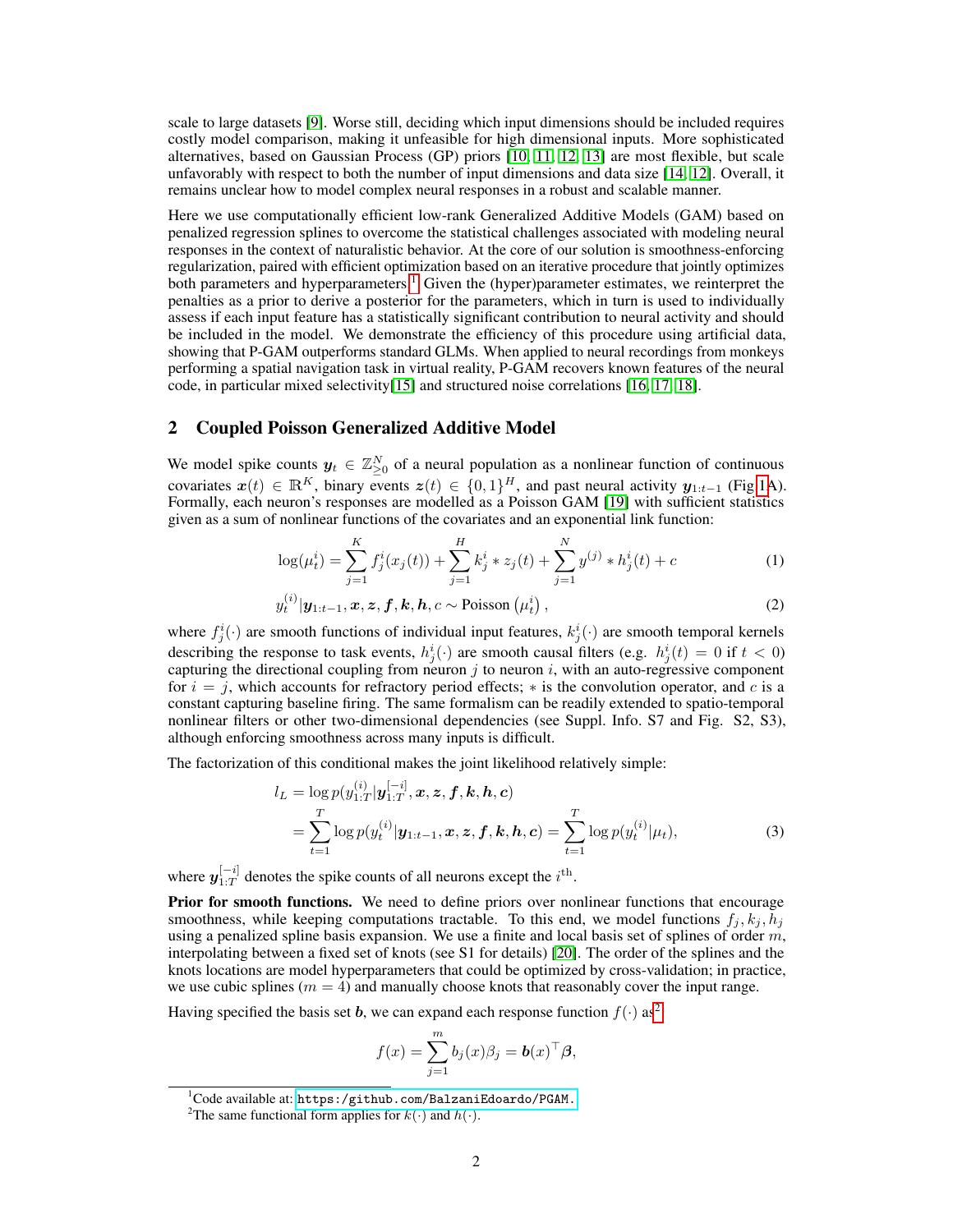

<span id="page-2-0"></span>Figure 1: A. P-GAM generative model: spikes are modeled as Poisson counts with a mean given as the sum of a set of smooth nonlinear response functions. B. Example filter estimates for two binary (top) and two continuous (bottom) covariates; for each input we include an additional nuisance dimension, which is correlated with the true covariate but does not drive neural responses. Ground truth in black, estimates for true covariates and nuisance variables in red and gray, respectively; shaded areas show 99% confidence intervals. C. P-values for both true covariates (red) and nuisance inputs (gray), significance threshold  $p=0.01$  as dashed line. **D**. For the same setup, mean squared error for log mean firing rates as a function of the amount of data available. E. Model selection: false positive and false negative rates in input variable selection as a function of simulation duration and F. fraction of nuisance inputs. Error bars show  $\pm 1$  s.e.m. estimated using 100 independent repeats.

where  $m$  is the number of basis functions. To enforce a smooth prior, each spline is associated with a quadratic penalty term that controls its energy ('wiggliness'):

$$
\mathcal{L}_j(\lambda) = \lambda \int f_j''(x)^2 dx = \boldsymbol{\beta}^\top \mathbf{S}_{f_j} \boldsymbol{\beta},
$$

with penalty matrix  $S_{f_j} = \lambda \int b'' b''^{\top} dx$  and a smoothing penalty  $\lambda \in \mathbb{R}^+$  that individually controls the degree of smoothness for each input feature. The role of  $\lambda$  is to limit model degrees of freedom, with larger  $\lambda$ s resulting in increasingly smooth models.

Pooling together the penalties for each term, we get the full smoothing regularizer  $as<sup>3</sup>$  $as<sup>3</sup>$  $as<sup>3</sup>$ 

$$
\mathcal{L}(\boldsymbol{\lambda}) = \sum_{j} \lambda_{f_j} \boldsymbol{\beta}_{j}^{\top} \boldsymbol{S}_{f_j} \boldsymbol{\beta}_{j} + \sum_{j} \lambda_{k_j} \boldsymbol{\alpha}_{j}^{\top} \boldsymbol{S}_{k_j} \boldsymbol{\alpha}_{j} + \sum_{j} \lambda_{h_j} \boldsymbol{\delta}_{j}^{\top} \boldsymbol{S}_{h_j} \boldsymbol{\delta}_{j} = \boldsymbol{\beta}^{\top} \boldsymbol{S}_{\boldsymbol{\lambda}} \boldsymbol{\beta},
$$
(4)

where  $f_j=\bm{b}_j(x)^\top\bm{\beta_j}, k_j=\bm{a}_j(t)^\top\bm{\alpha_j}, h_j=\bm{d}_j(t)^\top\bm{\delta}_j,$  we are stacking all the regression coefficient in a single column vector,  $\beta = [c; \beta_1; \dots; \beta_K; \dots; \alpha_1; \dots; \alpha_H; \delta_1; \dots; \delta_N]$ , and all the penalties in a single block-diagonal matrix,  $S_{\lambda}$ .

Putting everything together, the penalized log-likelihood becomes

<span id="page-2-3"></span><span id="page-2-2"></span>
$$
l_p(\boldsymbol{\beta}|\boldsymbol{\lambda}) = l_L(\boldsymbol{\beta}) - \frac{1}{2}\boldsymbol{\beta}^\top \mathbf{S}_{\boldsymbol{\lambda}} \boldsymbol{\beta},
$$
\n(5)

where  $l_L(\boldsymbol{\beta})$  is the log-likelihood in [\(3\)](#page-1-2).

<span id="page-2-1"></span><sup>&</sup>lt;sup>3</sup>We drop the neuron index i, to simplify notation.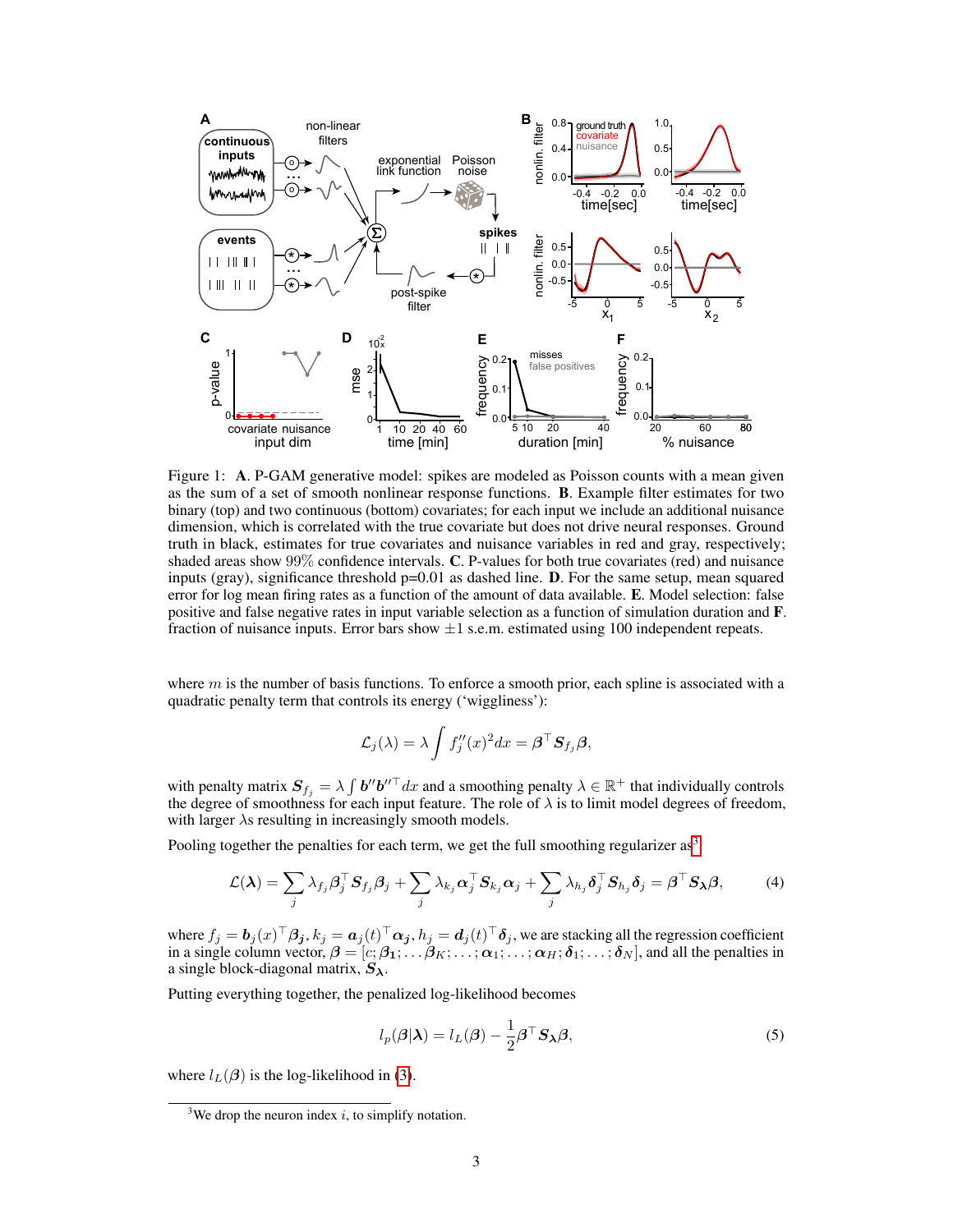# 3 Parameter estimation

The spline basis expansion transforms the GAM into an over-parametrized GLM, with parameters  $\alpha_i$ ,  $\beta_i$ ,  $\delta_j$  and  $\lambda$ . For any fixed  $\lambda$ , the regression coefficients can be learned by maximizing the penalized log-likelihood [\(5\)](#page-2-2), which we do here via the penalized iteratively re-weighted least-squares algorithm (PIRLS) [\[21\]](#page-9-17). To optimize  $\lambda$ , we use a modified version of the GCV, the Double Generalized Cross Validation score (dGCV, [\[22\]](#page-9-18)), which aims to maximize prediction accuracy while controlling for over-fitting. The joint parameter optimization is done by a modified version of performance oriented iteration [\[23\]](#page-9-19), which alternates between optimizing the penalties and updating the regression weights. Moreover, thanks to the factorization assumptions of the penalized log likelihood, this optimization can be performed in parallel for each unit.

Penalized iterative re-weighted least squares. Before describing the PIRLS for P-GAM, we again refer to our optimization objective,

$$
\underset{\beta}{\text{argmax}} \ l_p(\beta|\lambda) = \underset{\beta}{\text{argmax}} \ \sum_t \log p(y_t|\mu_t) - \frac{1}{2} \beta^\top S_\lambda \beta,\tag{6}
$$

where  $p(y_t|\mu_t)$  is the likelihood of a Poisson variable with mean  $\mu_t = \exp(\mathbf{X}_t \boldsymbol{\beta})$ ; for notational convenience, we have pooled all basis functions evaluated at time t in a model matrix  $\beta$  and all the inputs in a design matrix,  $\bm{X}_t=[\bm{1}:\bm{b}_1\cdots\bm{b}_K:\bm{a}_1*z_1\cdots\bm{a}_H*z_H:\bm{d}_1*y^{(1)}\cdots\bm{d}_N*y^{(N)}],$  where : marks horizontal concatenation.

The Newton optimization for this loss takes the form of the following weighted least squares loop:

- 1. initialize  $\hat{\mu}_t = y_t + \delta_t$ , where  $\delta_t$  usually set to 0 or to a small positive constant.  $\hat{\eta}_t = \log(\hat{\mu}_t)$
- 2. compute the pseudo-data  $z_t = \frac{1}{\hat{\mu}_t}(y_t \hat{\mu}_t) + \hat{\eta}_t$  and the iterative weights  $w_t = \hat{\mu}_t$
- <span id="page-3-0"></span>3. find  $\hat{\beta} = \underset{\beta}{\text{argmin}}$  $||z - X\beta||_W^2 + \beta^\top S_\lambda \beta$ , with W the diagonal matrix with  $W_{tt} = w_t$
- 4. update  $\hat{\eta}_t = \mathbf{X}_t \hat{\boldsymbol{\beta}}, \hat{\mu}_t = e^{\hat{\eta}_t}$
- 5. repeat 2-4 until convergence

Double Generalized Cross Validation score. The role of dGCV score optimization is to learn the appropriate degree of smoothness for the non-linearities from the data. To define it, it is useful to start from PIRLS, rewriting the least squares component (step [3\)](#page-3-0) as

$$
\|z - X\boldsymbol{\beta}\|_{\boldsymbol{W}}^2 + \boldsymbol{\beta}^\top \boldsymbol{S}_{\boldsymbol{\lambda}}\boldsymbol{\beta} = \|\sqrt{\boldsymbol{W}}z - A(\boldsymbol{\lambda})\sqrt{\boldsymbol{W}}z\|^2 + \boldsymbol{\beta}^\top \boldsymbol{S}_{\boldsymbol{\lambda}}\boldsymbol{\beta},
$$

where  $A =$  $\sqrt{W}X(X^\top W X + S_\lambda)^{-1}X^\top \sqrt{}$  $W$  is sometimes referred to as the influence matrix and  $z$  is the pseudo data computed in PIRLS step 2. A simple cross-validation procedure is to predict the observation at one specific time point, conditioned on observations at all other time points, where we define  $\hat{y}^{[-j]}$  as the predicted  $y$  conditioned on all time points with the exception of  $t = j$ . With a little algebra, we can show that the leave-one-out prediction error can be expressed as  $y_t - \hat{y}_t^{[-t]} = (y_t - \hat{y}_t)/(1 - A_{tt})$ , where  $\hat{y}_t$  is the prediction conditioned on the full data, and  $A_{tt}$  is the diagonal entry of the influence matrix [\[24\]](#page-10-0). This allows us to compute the leave-one-out Ordinary Cross Validation (OCV) for a single model fit on the complete dataset as

$$
OCV(\lambda) = \frac{1}{n} \sum_{t} (y_t - \hat{y}_t^{[-t]})^2 = \sum_{t} \frac{(y_t - A_t, y)^2}{n(1 - A_{tt})^2}.
$$

This is an intuitive metric, but not without problems. In particular, OCV weights differently the reconstruction error for different time points, and, unlike the original least-square score, it is not rotation invariant. These problems can be corrected by rewriting the score as a rotated LS problem, which leads to the GCV score [\[24\]](#page-10-0), with a further modification shown to reduce the risk of overfitting [\[22\]](#page-9-18). This leads to our final dGCV:

$$
dGCV(\lambda) = \frac{n||\mathbf{y} - \mathbf{A}\mathbf{y}||^2}{(n - \gamma \text{tr}(\mathbf{A}))^2}.
$$
 (7)

Here  $\gamma$  is a constant greater than one, the larger the  $\gamma$  the smoother the solution ( $\gamma = 1.5$  in our simulations). To get some intuition for the role of  $\gamma$ , we can note that the trace of A represents the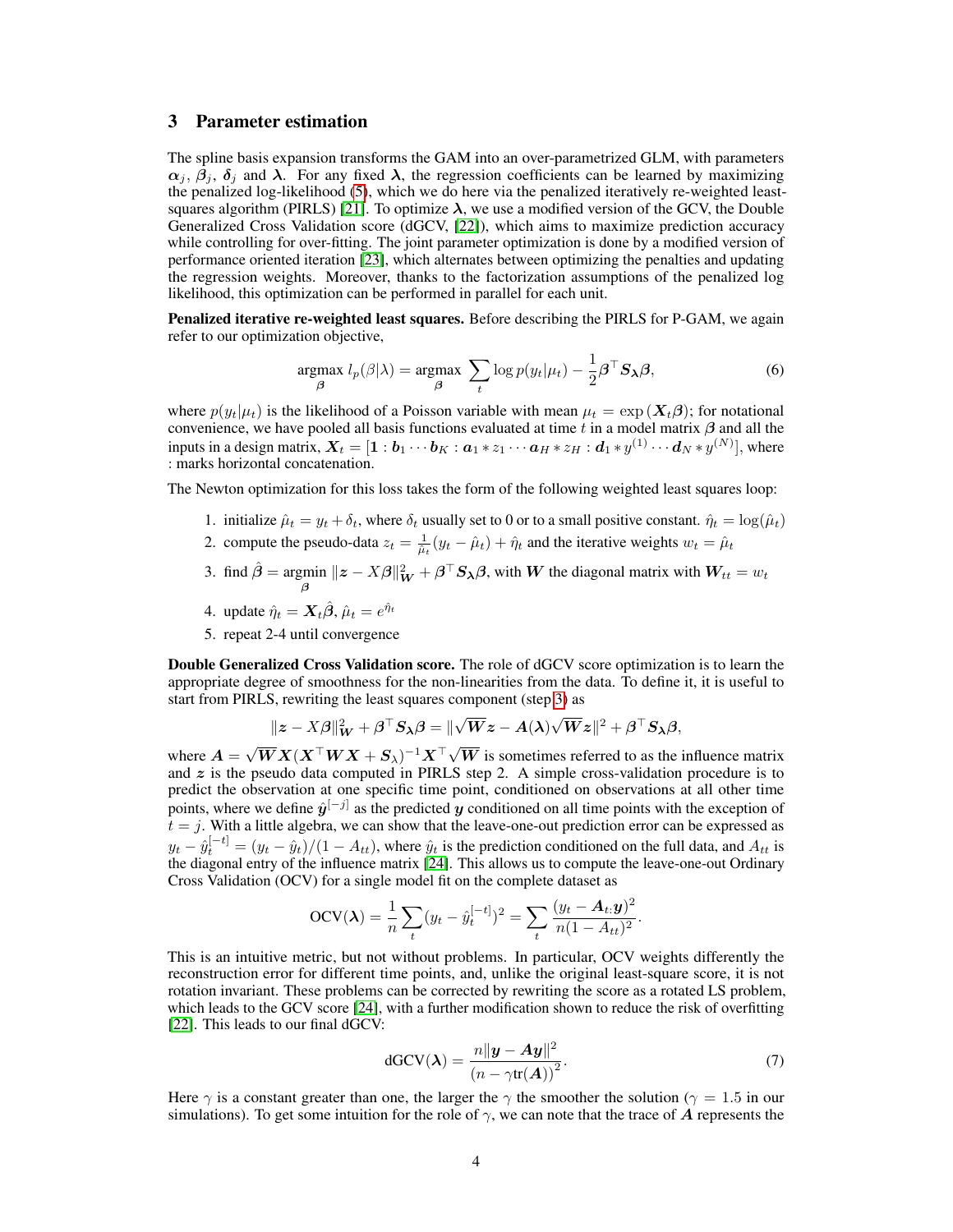model's effective degrees of freedom, as explained in Suppl. Info. S2. Therefore, we can interpret the dGCV as the mean squared prediction error, normalized by  $\left(1 - \gamma \frac{\text{tr}(A)}{n}\right)$  $\left(\frac{A}{n}\right)^2$ , a factor which will penalize models with many degrees of freedom. The larger the  $\gamma$ , the stronger the penalization, leading to simpler (smoother) functional dependencies. Our choice of score is motivated by previous theoretical work showing that that dGCV combines the GCV score with a measure of prediction stability  $c = \sum_t \left(\hat{y}_t - \hat{y}_t^{[-t]}\right)^2$ , see [\[21\]](#page-9-17). For completeness, we include gradients and Hessian for dGCV in the Suppl. Info. S3.

**Performance oriented iteration.** Jointly optimizing  $\beta$  and  $\lambda$  parameters works as follows:

- 1. initialize  $\lambda$ , usually setting all penalties to a small positive value
- 2. initialize the  $\beta$  as for PIRLS
- 3. perform one iteration of PIRLS to update  $\beta$
- 4. update the penalties by setting  $\hat{\lambda} = \underset{\lambda}{\text{argmin}} \, \mathrm{dGCV}(\lambda)$  using e.g. conjugate gradients
- 5. repeat until convergence

Convergence can be defined in terms of both the dGCV score or the penalized log-likelihood. Empirically, we found that convergence speed can be improved by first performing a full optimization of  $\beta$  for fixed penalties, followed by the procedure described above.

# 4 Model selection

Confidence intervals for parameters. Beyond the flexible specification of the response function, one major advantage of GAMs with automatic smoothness learning is the availability of reliable confidence intervals (CI). In particular, Woods at al. [\[25\]](#page-10-1) provide an analytic form for the asymptotic posterior probability of the regression coefficients:  $\beta|y, X, \lambda \sim \mathcal{N}(\hat{\beta}, V_{\beta})$ , where  $\hat{\beta} = (X^{\top}WX + Y^{\top}Y^{\top}Y)$  $(S_\lambda)^{-1}X^{\top}Wz$  is the maximizer of the penalized loss (Eq. [5\)](#page-2-2), and  $V_\beta = (X^{\top}WX + S_\lambda)^{-1}$  is the posterior covariance, with **W** the diagonal matrix with entries  $w_{tt} = e^{X_t \hat{\beta}}$ .

The Gaussian approximation together with the spline basis means that uncertainty about individual  $\beta$ elements can be easily translated into uncertainty about the corresponding nonlinear kernels and the final log firing rate, by marginalizing out all the  $\beta$  elements corresponding to the relevant single input feature(s).<sup>[4](#page-4-0)</sup> The posterior mean for a single nonlinear response function  $f(x)$  is  $\hat{f} = \tilde{X}\hat{\beta}$ , where  $\tilde{X}$ is the model matrix with zeros in the columns that are not related to  $\hat{f}(x)$ . Since these marginals are also Gaussian,  $\hat{f}_t \pm z_{\alpha/2} \sqrt{v_t}$  are approximate  $100(1-\alpha)\%$  Bayesian credible confidence intervals for  $v_t = \text{diag}(\tilde{\bm{X}} \bm{V}_{\beta} \tilde{\bm{X}}^\top)$  and  $z_{\alpha/2}$  is the  $\alpha/2$  quantile of the standard normal distribution. Marra et al. [\[26\]](#page-10-2) showed that for GAM with automatic smoothing, the Bayesian credible intervals also satisfy the frequentist coverage (Average Coverage Probability):

$$
\text{ACP} = \frac{1}{T} \sum_{t=1}^{T} \mathbb{P}\left(|f(x_t) - \hat{f}(x_t)| \le z_{\alpha/2} \sqrt{v_t}\right) < 1 - \alpha,\tag{8}
$$

where  $f(x)$  is the true response function. We sketch the proof in (S4), emphasizing the points where the penalty learning is relevant for the good coverage properties of the confidence intervals.

Additional regularization encouraging minimal models. The neuroscientific question of interest for model comparison is which input features actually affect neural responses and thus should be included in a minimal model of the data. In GAM terms, this translates into selecting the subset of response functions that statistically significantly affect the firing rate of a unit.

Smoothing penalty learning already takes care of a large part of the model selection by assigning large penalties to responses that do not increase the model's predictive power. As penalty  $\lambda_f$  in [\(4\)](#page-2-3) grows, the corresponding maximum likelihood regression weights will be forced to live in the null space of  $S_{\lambda_f}$ , which is the space of straight lines  $(f''(x) = 0)$ . This means that maximally penalized

<span id="page-4-0"></span><sup>4</sup>Correspondingly, the firing rate distributions are log-normal.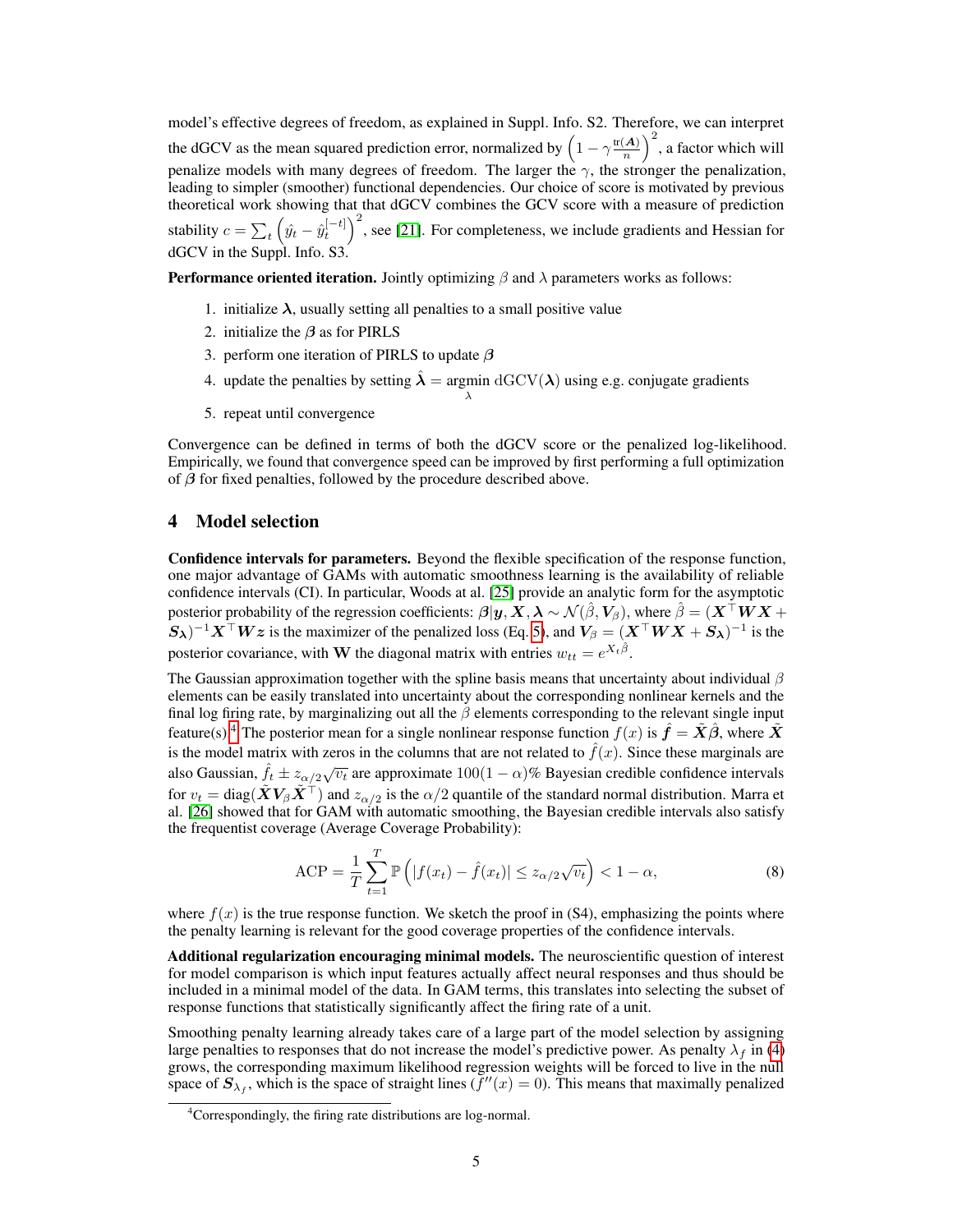

<span id="page-5-0"></span>Figure 2: Comparison with traditional regularized GLM regression. A. Examples of residual nuisance response functions estimated by P-GAM (red) or by a GLM regression, with L1 and L2 regularization (blue). None of the P-GAM fits past the significance test. B. Cross-validated pseudo- $R^2$  estimates comparison; right: fractional improvements of P-GAM relative to GLM. C. P-GAM vs. GLM fit quality improvement as a function of dataset size, T. D. Computational time required for a full fit, as a function of data size (left) and input dimensionality (right). E. Different priors for input statistics (inset) and corresponding mean squared error between true and reconstructed responses (in parameter space). F. Example estimated filters for two input distributions.

response functions will not be completely zeroed out, just forced to be linear. Ideally, we would like the penalty matrix to be full rank so that large penalties would result in null responses; in this scenario, learning smoothing penalties will automatically remove unnecessary covariates. This can be achieved by adding an additional penalization term to (4), acting on the null space of  $S_\lambda$  [\[21\]](#page-9-17). To do so, we perform an eigen-decomposition  $S_\lambda = U^\top D U$ , and we set  $\tilde{U}$  to be the matrix whose columns are the 0-eigenvectors of  $S_{\lambda}$ . The new penalty takes the form:

$$
\mathcal{L}(\lambda, \lambda') = \boldsymbol{\beta}^\top (\boldsymbol{S}_{\lambda} + \lambda' \tilde{\boldsymbol{U}}^\top \tilde{\boldsymbol{U}}) \boldsymbol{\beta}.
$$
 (9)

The two penalties acts independently on orthogonal subspaces of the response function space, finally resulting in a penalization matrix with the desired zeros-only null space.

Statistical significance for individual input dimensions. We take advantage of the availability of good confidence interval estimates to statistically test if individual response functions  $f_i(x)$ are non-zero, and thus should be included in the minimal model. Given the marginal posterior  $P(f|y, X, \lambda) = \mathcal{N}(f, \tilde{X}V_{\beta} \tilde{X}^{\top})$ , we start from the standard approach using chi-squared statistics  $T_r = \hat{f}^\top V_f^{r-} \hat{f}$ , with  $V_f = \tilde{X} V_\beta \tilde{X}^\top$ , r the rank of the covariance matrix and  $V_f^{r-}$  its rank-r pseudo-inverse. This statistic is known to up-weight the dimensions of the response space that are most heavily penalized to zero  $[27]$ , so we further correct the estimate by setting r equal to the effective degrees of freedom of the response function (see Suppl. Info. S5 for final expression).

For the final model selection, the p-values associated with each input feature (obtained from  $T_r$ using Farebrothers algorithm for a weighted sum of  $\chi^2$  variables) are compared to a pre-defined significance threshold (by default, 0.01); the terms that do not pass this test are removed from the model, followed by an optional refit of the remaining parameters. This model selection procedure completely avoids traditional model comparison, dramatically reducing computation time.

# 5 Numerical results

Artificial data. We first confirm the ability of our estimation procedure to recover ground truth covariates in a simple toy example, intended as a minimal version of the naturalistic scenario where task variables are correlated, with only a subset actually driving neural responses. More precisely, we model the spike responses of a single neuron to several correlated inputs. We define 4 relevant input dimensions – two continuous inputs (response functions defined by a RBF basis) and two corresponding to discrete events (convolution kernel given as a difference of two gamma functions). We further introduce a set of nuisance variables, one for each relevant input dimension, which are strongly correlated with the inputs ( $r = 0.7$ ), but do not affect the spike counts. We calibrated the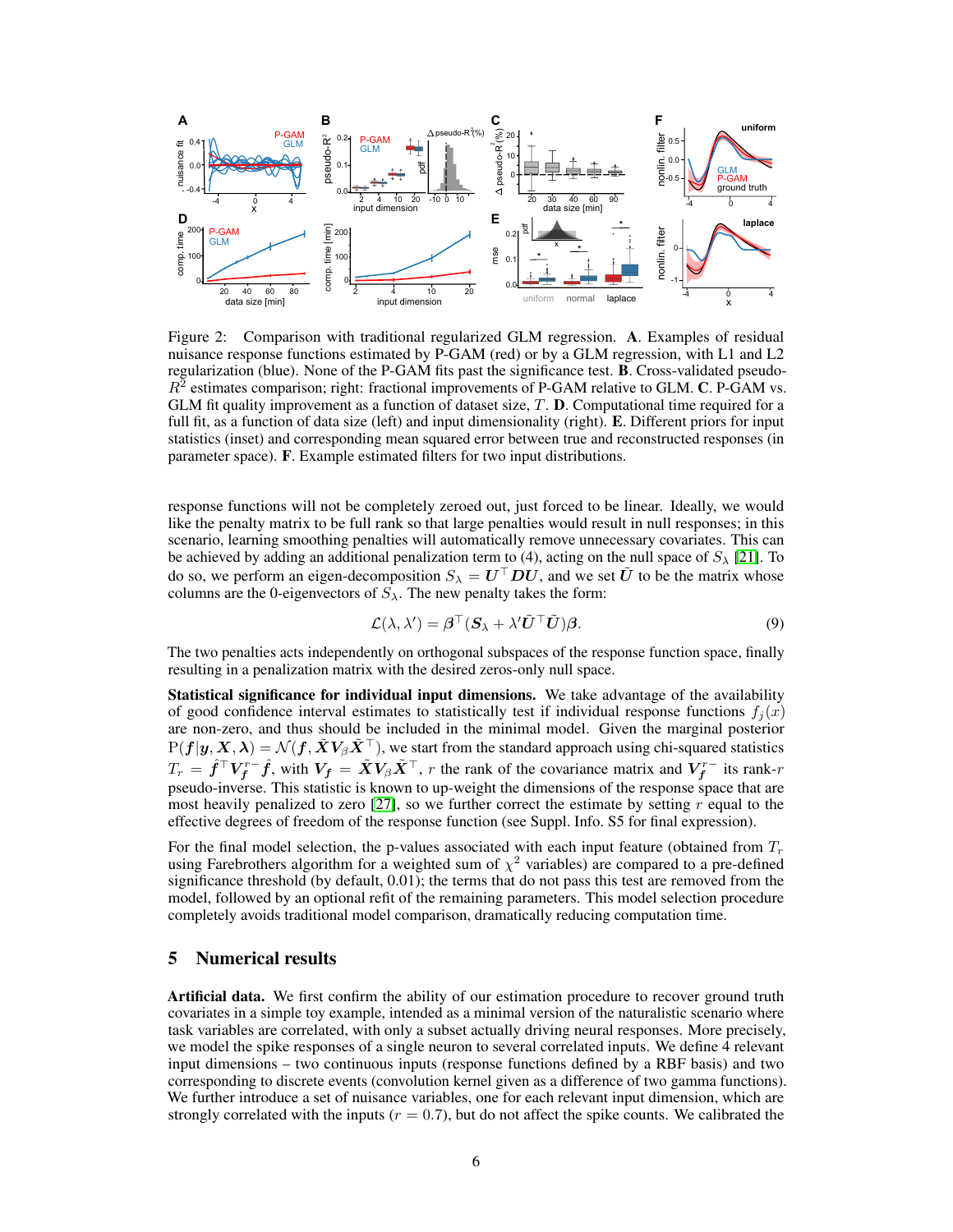parameters of the ground truth model to a relatively realistic setting (30min of data, sampled in 6ms bins; 5Hz mean firing rates, see source code for details).

The estimator robustly recovers the ground truth kernels and correctly rejects all nuisance dimensions (Fig. [1B](#page-2-0)). The good response function estimates also translate into well calibrated p-values for model selection, with our statistical test rejecting all nuisance variables, while preserving all true covariates (Fig. [1C](#page-2-0)). These confidence bounds are well calibrated and match those produced by much more computationally intensive bootstrapping (see Suppl. Info. S6 and Fig. S1), despite the Gaussian approximation. The model fit remains good even for substantially less data, with small response function m.s.e. errors for as little as 10min of recording time (although the exact limit will depend on the mean firing rate of the cell; Fig. [1D](#page-2-0)). The model selection performance is good in a similar data range, with type 2 errors very rare once the response function estimates are good (Fig. [1E](#page-2-0)). Interestingly, the model selection does not seem affected by the fraction of nuisance variables even with only 30min of data (Fig. [1F](#page-2-0)). Overall, the estimation procedure performs well; the qualitative features of the solution are robust and can be replicated for a wide range of ground truth model parameters.

We directly compared our P-GAM against a standard Poisson GLM with global elastic net  $(L_1)$  and  $L_2$ ) regularization, known to encourage group sparsity [\[28\]](#page-10-4). To keep the comparison as fair as possible, we used the exact same spline basis for both models, which focuses the comparison on regularization and the optimization procedures used for fitting the models to data. For the GLM, the  $L_1$  and  $L_2$  penalty terms were scaled by a single hyperparameter  $\lambda \in \mathbb{R}^+$ , optimized using a grid search, with the cross-validated pseudo- $r^2$  as optimization objective (using statsmodels python library [\[29\]](#page-10-5)). This choice was motivated primarily by the need to keep computation time reasonable. We used artificial data similar to the first set of experiments, but with all covariates being continuous, systematically varying the dimensionality of the input (50% of which are uncorrelated nuisance variables) and the amount of data available, keeping the mean firing rates fixed at 1Hz. We find that the GLM regularization has much less success than our P-GAM in terms of zeroing out responses to nuisance variables, resulting in filters with substantial spurious structure (Fig. [2A](#page-5-0)). In terms of fit quality, the cross-validated pseudo- $r^2$  was comparable across models, but consistently slightly better for the P-GAM fits (paired Wilcox signed-rank test p<0.001); this is true for a for a wide range of ground truth model parameters (Fig. [2B](#page-5-0), C), also seen in terms of the m.s.e. of the response functions (not shown) and for L1-only regularization (see Suppl. Info. Fig. S5). Strikingly, P-GAM achieves these improvements despite requiring much less computing time (Fig. [2D](#page-5-0)).

One important, but often neglected, statistical feature of experimental data is that the coverage of the input space is not uniform. This is especially true in the naturalistic setting and negatively affects the quality of model estimates, in particular on the tails of the input distribution. To model this scenario, we compare the effects of uniform sampling of the individual input dimensions to alternative more concentrated input distributions (Fig. [2D](#page-5-0)). Indeed, we find that for both models the overall fit quality decreases the sparser the tails (Fig. [2E](#page-5-0)). However the GLM is substantially more sensitive to this manipulation, with P-GAM gains becoming substantial for the sparse input distribution (Fig. [2E](#page-5-0); Wilcoxon signed-rank test,  $p<0.001$ ). In particular, the GLM seems to do a much poorer job in estimating the response function at the extremes (Fig. [2F](#page-5-0)). Note that the exponential nonlinearity means that even relatively small deviations in the response function estimates can translate into large firing rate differences. For instance, if we have a unit with 5 Hz mean firing rate and a kernel gain with peak equal to 2 in log-space, underestimating the kernel by 0.5 would result in a 14.5Hz difference in peak rate, while overestimating by the same amount would yield a 24Hz difference. Overall, P-GAM does better to a degree that matters in practice.

Macaque PFC recordings. Given our results using artificial data, P-GAM promises to deliver more robust estimates in experimental data with a lot of correlated input dimensions, nuisance variables and inhomogeneous coverage of the input space. Here, we explore the utility of our model in making sense of prefrontal neural responses in macaques performing a virtual reality spatial navigation task [\[3\]](#page-8-2). Briefly, macaques use a joystick with two degrees of freedom to navigate a virtual reality environment; they are trained to find specific targets in this environment, in exchange for a juice reward. Here, task variables include continuous inputs, such as the latent 2D location of the monkey and target within the VR environment; eye position; radial and angular velocities<sup>[5](#page-6-0)</sup>; and discrete events, such as target onset, start and stop of moment, or the timing of reward. A multi-electrode

<span id="page-6-0"></span><sup>&</sup>lt;sup>5</sup>Note that these variables are naturally strongly correlated.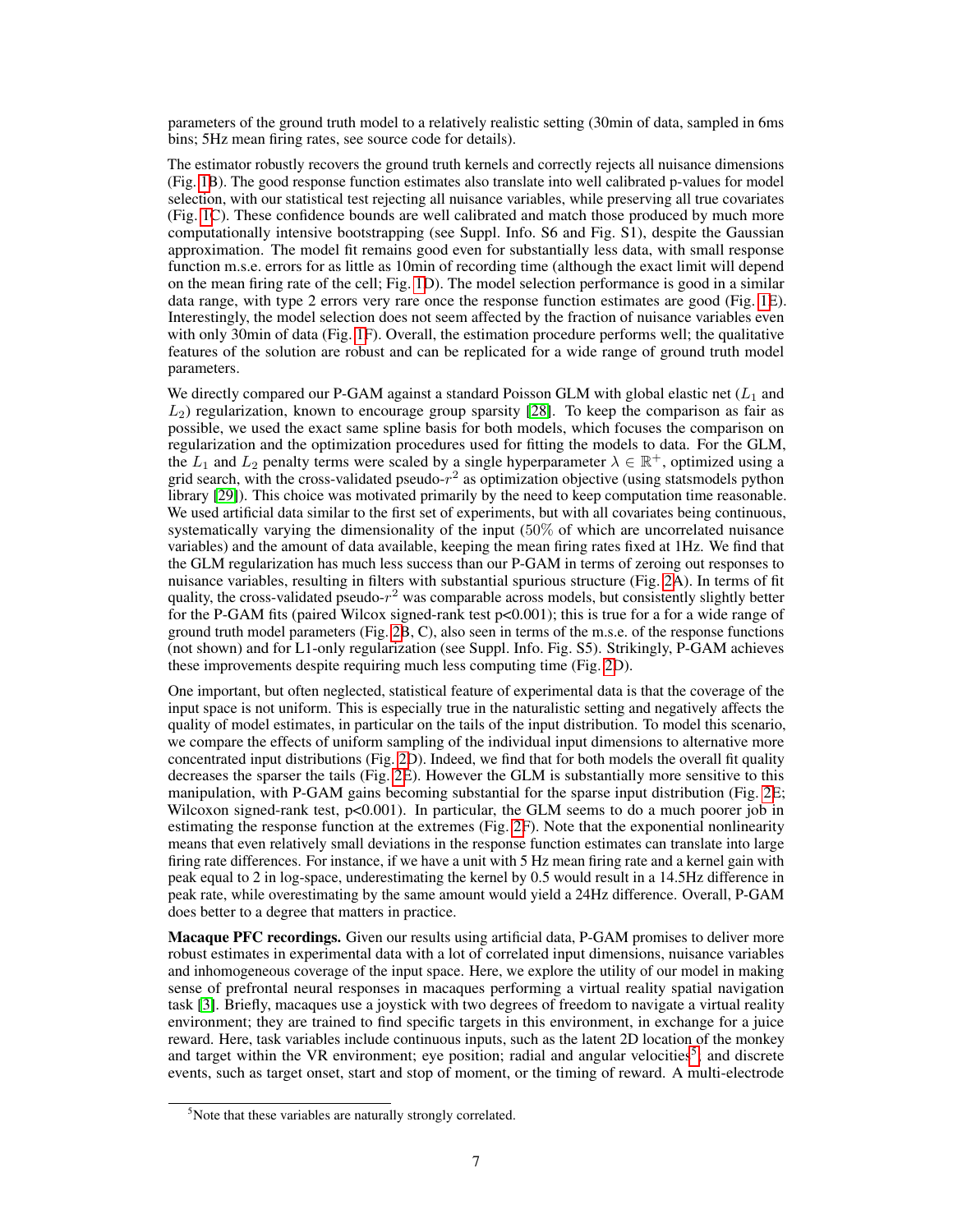

<span id="page-7-0"></span>Figure 3: P-GAM fits for monkey PFC recordings during a VR spatial navigation task. A. Example of one PFC unit with mixed selectivity: estimated response functions for a subset of 6 task variables. B. Fraction of tuned neurons for each individual co-variate. C. Coupling probability as a function of tuning similarity for different input variables.

array simultaneously records neural responses in prefrontal cortex. A typical session lasts about 90min, with spike counts measured in 6ms time bins; the analysis presented here includes 30 sessions from one animal.

To investigate the tuning properties of neurons in this task, we fit our coupled P-GAM to neural responses, regressing a full list of possible relevant inputs, which includes all the task features mentioned before plus a range of internal features, in particular couplings across all neurons, and filtered LFP in several bands (15 input dimensions). Putting it all together, this results in a model with over 500  $\beta$  parameters and about 150  $\lambda$  hyperparameters. We find that an overwhelming fraction of the units (90%) exhibit mixed selectivity, with neural responses being driven by several task variables (see example unit in Fig[.3A](#page-7-0)). Given the large amount of data, and the broad mixed selectivity of the neural responses, GLMs with elastic net regularization perform quite well on this dataset as well, but the estimates are less robust as the amount of data used for fitting decreases (see Suppl. Info. S8 and Suppl. Fig. S4). Overall, each individual task dimension ends up encoded in the neural activity to some degree. As expected, local oscillations explain part of neural variability in most cells (Fig[.3B](#page-7-0)). More interestingly, a large fraction of the cells are tuned to the target onset, potentially reflecting the working memory component of the task, since the target is only shown transiently and needs to be kept in memory while trying to reach it.

Motivated by traditional work in early sensory coding that shows a systematic alignment between stimulus and noise correlations [\[18\]](#page-9-14), we further investigated the structure of the model couplings with respect to the tuning similarity of the the two cells involved (using minimal model, with nonsignificant terms removed). Here we evaluate similarity as  $s = 1 - 0.5||\tilde{f} - \tilde{g}||_2$ , where  $\tilde{f}$  and  $\tilde{g}$  denote a normalized version of the response functions f and g of the two units, for (possibly a subset) of inputs. This metric is 1 (0) when the two cells have identical (orthogonal) tuning. We separately investigate to which degree tuning to different types of input features can explain neural couplings. We find that tuning similarity is indeed correlated with coupling probability, although the effect is stronger for cognitive, relative to sensory, input dimensions (Fig[.3C](#page-7-0)). Qualitatively similar results are obtained when restricting the units to very well separated single units (Suppl. Fig.S6), suggesting that the effect cannot be trivially explained by spike sorting artifacts. This structure is even more remarkable here, since the model explicitly regresses out global circuit dynamics (LFP), which explain a large fraction of neural covariability.

## 6 Discussion

Despite the ubiquity of stimulus-response models for analyzing neural tuning, robustly estimating the parameters of such models remains unexpectedly hard in practice. Here we have shown that casting the problem in the GAM framework allows us to define flexible nonlinear stimulus-response models that can adapt to the complexity of biological responses, including multi-dimensional dependencies. Moreover, we can estimate the parameters of such models efficiently, provide confidence bounds on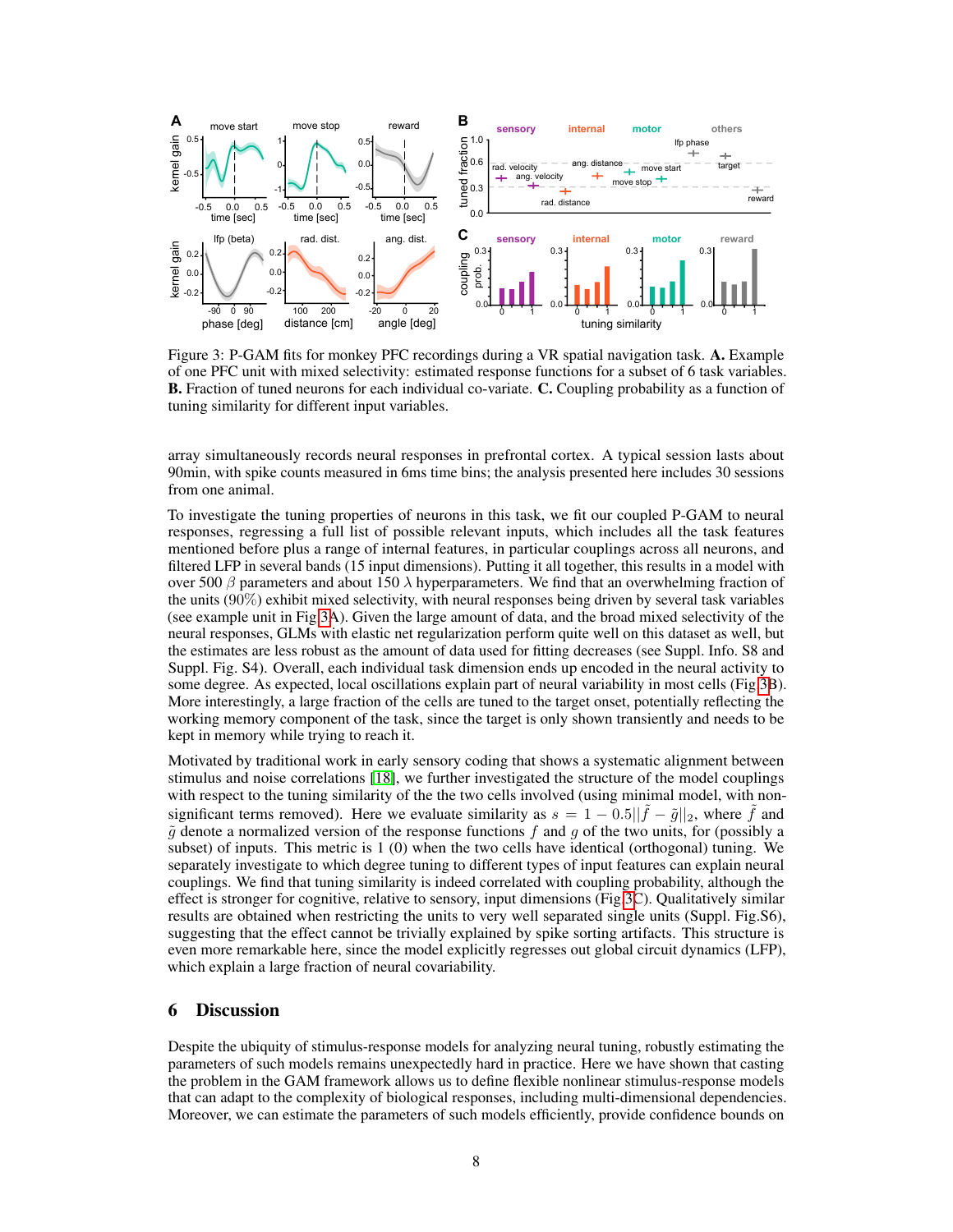the model parameters, and statistically test for the effect of individual inputs on neural responses, to generate interpretable minimal statistical models of neural responses. Our procedure outperforms standard regularized GLMs, in particular in its ability to ignore irrelevant input dimensions. Finally, when applied to neural recordings from a naturalistic foraging task, the model is able to extract several nontrivial features previously demonstrated using traditional approaches that rely on tightly controlled stimuli.

Our solution relies on a large body of work on efficient estimation for low-rank GAMs. The focus here is on bringing individual components together into a tool of practical utility for the experimental setting. Still, we inherit several useful asymptotic guarantees from statistics; in particular, dGCV is known to asymptotically reach optimal MSE reconstruction error, while traditional ML estimators do not [\[30\]](#page-10-6). Additionally, as long as the underlying assumptions of the model are correct, it yields smoother estimates and better convergence rates compared to GLM, while doing no worse when the true functions are not smooth [\[31\]](#page-10-7). The core ingredient of our particular model is the regularization procedure, which enforces smoothness while shrinking the null space of the constraints to zero. Our approach is similar to ARD [\[32,](#page-10-8) [33\]](#page-10-9) in spirit, but for multidimensional parameters; it can also be thought of as something akin to group sparsity, but without the mathematical inconveniences entailed by hierarchical regularization [\[8\]](#page-9-4). It is also intuitively closer to our assumptions about the statistical structure of the data compared to simpler alternatives such as elastic nets [\[28\]](#page-10-4), and computationally less demanding than GP-based alternatives [\[10,](#page-9-6) [12,](#page-9-8) [13\]](#page-9-9), although a new variant of GP-based GAMs [\[34\]](#page-10-10) may prove competitive for future extensions. Our GAM framework makes model specification intuitive, while the user-friendly library makes it easy to adapt the analysis to new datasets. Lastly, while faster than standard GLM libraries, our P-GAM implementation can still be substantially improved by incorporating new advances in scalable approximate inference, in particular Zoltowski et al [\[9\]](#page-9-5).

Some would argue that tuning estimation is a relic of a past era when neuroscience technology was restricted to recording one or few neurons at a time. So the field as a whole needs to shift towards population-dynamics-level explanations of circuit computation [\[35\]](#page-10-11). This is definitely a fair point; however, we would argue that tuning estimation remains important, and important to be done well. First, from the perspective of an experimental neuroscientist, it is a natural first pass though the data, and a useful tool for exploratory data analysis. Second, from a statistical perspective, understanding the marginal statistics of the conditional neural responses is a critical stepping stone towards better joint models. Moreover, GAMs can serve as building blocks for latent dynamical systems models of population activity [\[36,](#page-10-12) [37,](#page-10-13) [38\]](#page-10-14).

**Broader impact** We expect that our new fitting procedure and the associated python library will prove of broad utility to scientists in experimental neuroscience looking as a first pass analysis to their data, and to data scientists looking to develop new population level statistical models of neural activity. We do not foresee any potential negative outcomes arising from the availability of such a tool. The nature of this work makes the discussion on biases caused by data, and potential system failures not applicable.

# Acknowledgments and Disclosure of Funding

We thank Stefania Bruni and Eric Avila for their valuable help with neural data collection and preprocessing. We also thank funding sources NRT-HDR 1922658, 1R01MH125571-01, Google faculty research award (CS), U19 NS118246 and R01 DC014678 (DA). The authors declare no competing interests.

## References

- <span id="page-8-0"></span>[1] Alex T Piet, Ahmed El Hady, and Carlos D Brody. Rats adopt the optimal timescale for evidence integration in a dynamic environment. *Nature communications*, 9(1):1–12, 2018.
- <span id="page-8-1"></span>[2] Athena Akrami, Charles D Kopec, Mathew E Diamond, and Carlos D Brody. Posterior parietal cortex represents sensory history and mediates its effects on behaviour. *Nature*, 554(7692):368–372, 2018.
- <span id="page-8-2"></span>[3] Kaushik J. Lakshminarasimhan, Eric Avila, Erin Neyhart, Gregory C. DeAngelis, Xaq Pitkow, and Dora E. Angelaki. Tracking the Mind's Eye: Primate Gaze Behavior during Virtual Visuomotor Navigation Reflects Belief Dynamics. *Neuron*, 106(4):662–674.e5, May 2020.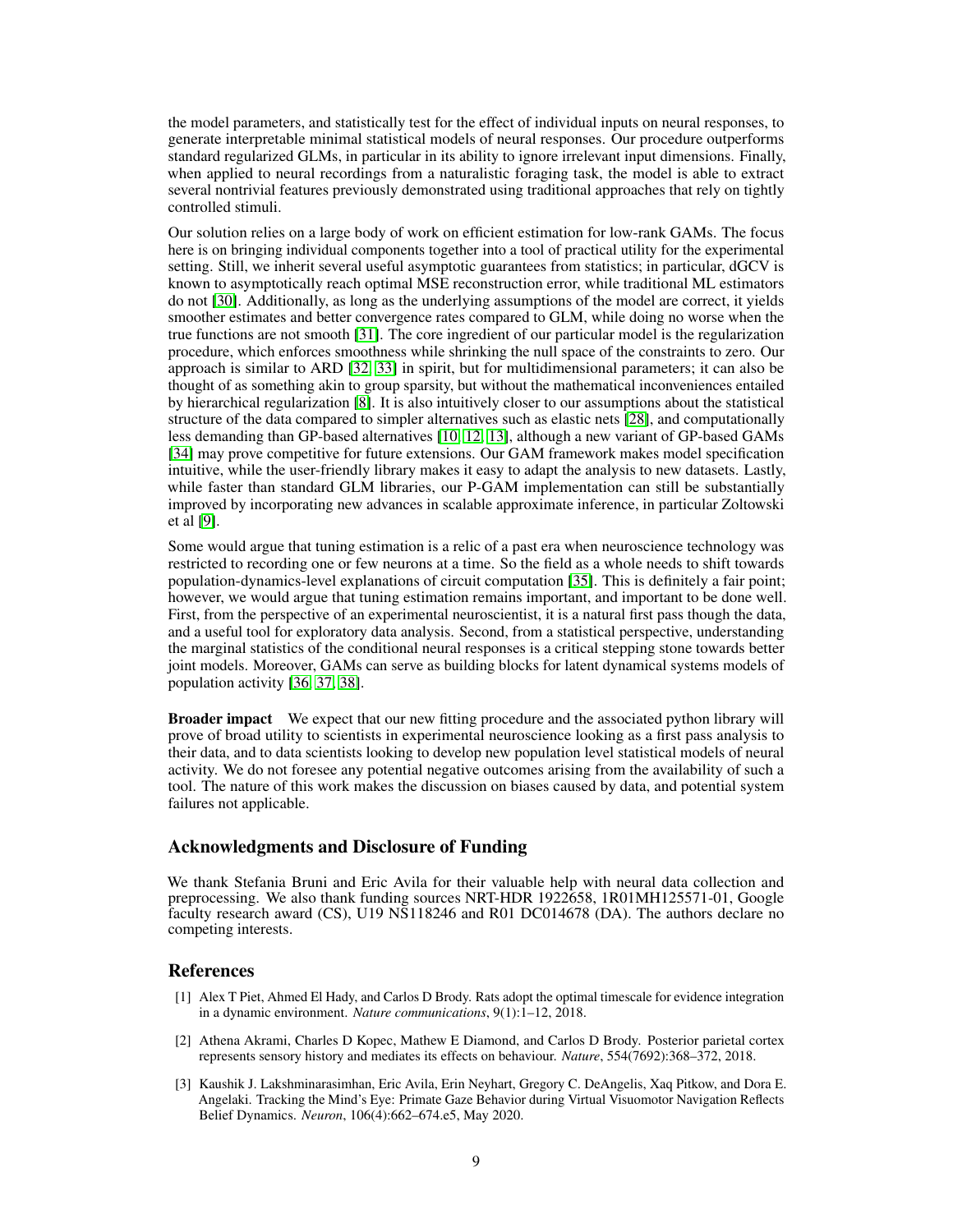- <span id="page-9-0"></span>[4] John R Stowers, Maximilian Hofbauer, Renaud Bastien, Johannes Griessner, Peter Higgins, Sarfarazhussain Farooqui, Ruth M Fischer, Karin Nowikovsky, Wulf Haubensak, Iain D Couzin, et al. Virtual reality for freely moving animals. *Nature methods*, 14(10):995, 2017.
- <span id="page-9-1"></span>[5] Alex Gomez-Marin, Joseph J Paton, Adam R Kampff, Rui M Costa, and Zachary F Mainen. Big behavioral data: psychology, ethology and the foundations of neuroscience. *Nature neuroscience*, 17(11):1455, 2014.
- <span id="page-9-2"></span>[6] Jacob L Yates, Il Memming Park, Leor N Katz, Jonathan W Pillow, and Alexander C Huk. Functional dissection of signal and noise in mt and lip during decision-making. *Nature neuroscience*, 20(9):1285, 2017.
- <span id="page-9-3"></span>[7] Jonathan W Pillow, Liam Paninski, Valerie J Uzzell, Eero P Simoncelli, and EJ Chichilnisky. Prediction and decoding of retinal ganglion cell responses with a probabilistic spiking model. *Journal of Neuroscience*, 25(47):11003–11013, 2005.
- <span id="page-9-4"></span>[8] Anqi Wu, Oluwasanmi Koyejo, and Jonathan Pillow. Dependent relevance determination for smooth and structured sparse regression. *Journal of Machine Learning Research*, 20(89):1–43, 2019.
- <span id="page-9-5"></span>[9] David Zoltowski and Jonathan W Pillow. Scaling the poisson glm to massive neural datasets through polynomial approximations. In *Advances in neural information processing systems*, pages 3517–3527, 2018.
- <span id="page-9-6"></span>[10] Mijung Park, Greg Horwitz, and Jonathan W Pillow. Active learning of neural response functions with gaussian processes. In *Advances in neural information processing systems*, pages 2043–2051, 2011.
- <span id="page-9-7"></span>[11] Mijung Park, J Patrick Weller, Gregory D Horwitz, and Jonathan W Pillow. Bayesian active learning of neural firing rate maps with transformed gaussian process priors. *Neural computation*, 26(8):1519–1541, 2014.
- <span id="page-9-8"></span>[12] Cristina Savin and Gasper Tkacik. Estimating nonlinear neural response functions using gp priors and kronecker methods. In *Advances in Neural Information Processing Systems*, pages 3603–3611, 2016.
- <span id="page-9-9"></span>[13] Anqi Wu, Nicholas A Roy, Stephen Keeley, and Jonathan W Pillow. Gaussian process based nonlinear latent structure discovery in multivariate spike train data. In *Advances in neural information processing systems*, pages 3496–3505, 2017.
- <span id="page-9-10"></span>[14] Seth Flaxman, Andrew Wilson, Daniel Neill, Hannes Nickisch, and Alex Smola. Fast kronecker inference in gaussian processes with non-gaussian likelihoods. In *International Conference on Machine Learning*, pages 607–616, 2015.
- <span id="page-9-11"></span>[15] Mattia Rigotti, Omri Barak, Melissa R Warden, Xiao-Jing Wang, Nathaniel D Daw, Earl K Miller, and Stefano Fusi. The importance of mixed selectivity in complex cognitive tasks. *Nature*, 497(7451):585–590, 2013.
- <span id="page-9-12"></span>[16] Marlene R Cohen and John HR Maunsell. Attention improves performance primarily by reducing interneuronal correlations. *Nature neuroscience*, 12(12):1594, 2009.
- <span id="page-9-13"></span>[17] Alexander S Ecker, Philipp Berens, Georgios A Keliris, Matthias Bethge, Nikos K Logothetis, and Andreas S Tolias. Decorrelated neuronal firing in cortical microcircuits. *science*, 327(5965):584–587, 2010.
- <span id="page-9-14"></span>[18] Yong Gu, Sheng Liu, Christopher R Fetsch, Yun Yang, Sam Fok, Adhira Sunkara, Gregory C DeAngelis, and Dora E Angelaki. Perceptual learning reduces interneuronal correlations in macaque visual cortex. *Neuron*, 71(4):750–761, 2011.
- <span id="page-9-15"></span>[19] Trevor Hastie and Robert Tibshirani. Generalized Additive Models for medical research. *Statistical methods in medical research*, 4(3):187–196, 1995.
- <span id="page-9-16"></span>[20] Carl De Boor. *A practical guide to splines*, volume 27. Springer-Verlag New York, 1978.
- <span id="page-9-17"></span>[21] Simon N Wood. *Generalized additive models: an introduction with R*. CRC press, 2017.
- <span id="page-9-18"></span>[22] Young-Ju Kim and Chong Gu. Smoothing spline gaussian regression: more scalable computation via efficient approximation. *Journal of the Royal Statistical Society: Series B (Statistical Methodology)*, 66(2):337–356, 2004.
- <span id="page-9-19"></span>[23] Chong Gu. Cross-validating non-gaussian data. *Journal of Computational and Graphical Statistics*, 1(2):169–179, 1992.